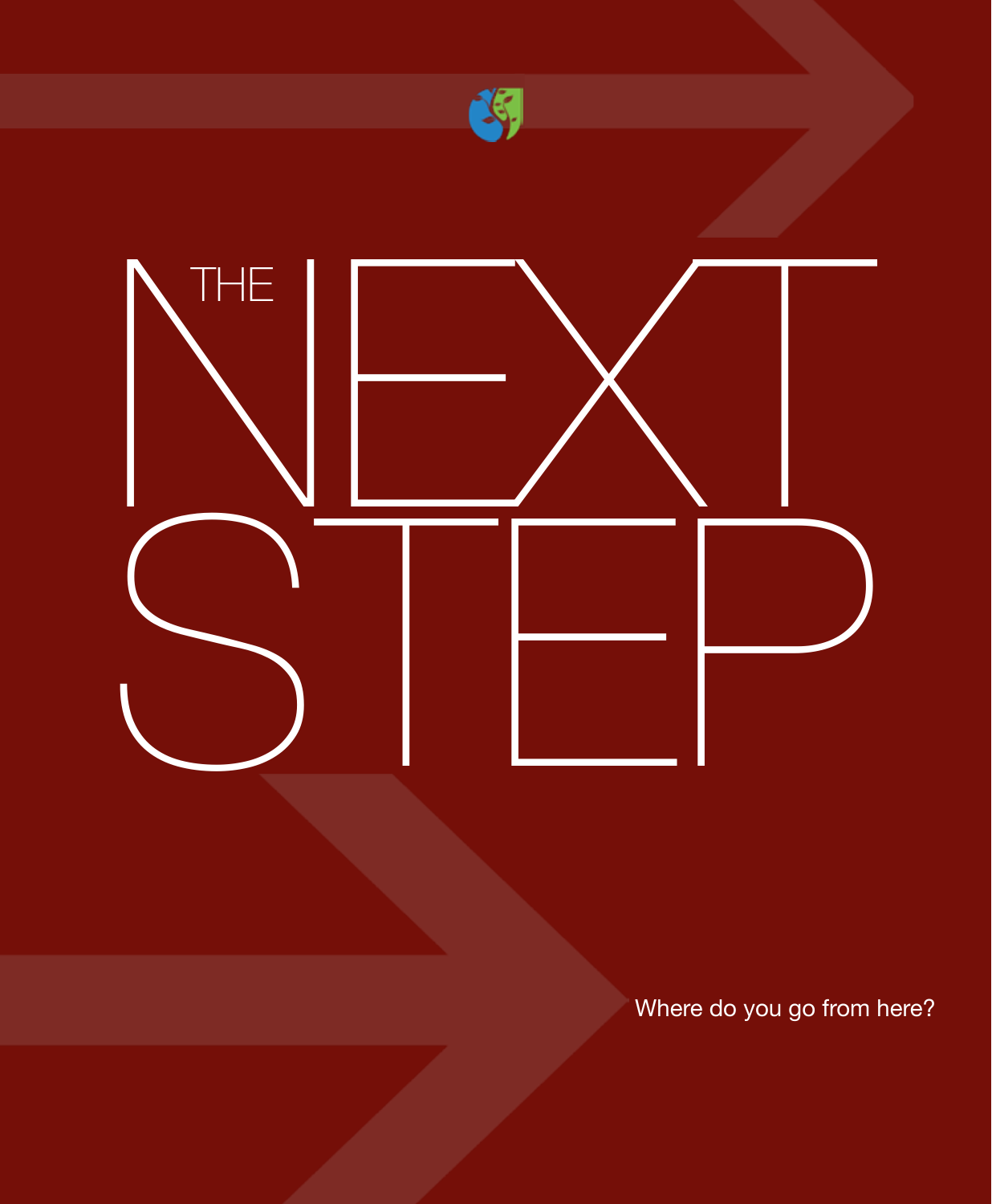If you are reading this, then that means you have made the decision in your heart to put your trust in Jesus Christ for the forgiveness of your sins. Jesus, God's Son, was God's way of making right what we messed up. Though He never sinned (Hebrews 4:15), He died on a Roman cross for you and I. The punishment He endured was for your sake and, by believing this in your heart, His sacrifice counts in your place. By faith, His death counts as the death you deserved to die because of sin. Christ, as your substitute, has taken your sin so that you in turn can live freely, passionately, and on purpose for the glory of God.

Why this pamphlet? Because, if the only point of you saying yes to Jesus Christ was to get you into Heaven, then He would have already taken you. But you are still here, still reading. Why? Because salvation is so much more than just a way to Heaven. It has to do with this life as well. Simply put, there are steps now, as a follower of Christ, that God wants you to take. These are steps that not only honor Him, but also position you to thrive as one of His children. Christ is more than a decision; He is a lifestyle. He desires every aspect of your life to revolve around Him.

Now that you belong to Christ, here are five steps we want to encourage you to take immediately. You cannot afford to procrastinate. Here are the five:

**Tell Somebody** 

- **Plug into a Life-Giving Church**
- **Be Baptized**
- **Read the Bible**

Ü **Pray**

WHAT JUST

TAPPENED<del>?</del>

 $\overline{\phantom{0}}$ 

 $\overline{\phantom{0}}$ 

ו רז ו



## ) **1: Tell Somebody!**

*There is no better way to solidify the decision you have made to follow Jesus than to tell somebody.*  Paul wrote, "For I am not ashamed of the gospel of Christ, for it is the power of God to salvation for everyone who believes..." (Romans 1:16). When you tell someone, three things happen. First, the excitement of what Christ has done for you and in you grows. The more you share, the more thankful and passionate you become. Second, by telling someone, you are making sure that you do not become the type of Christian that is scared of talking about your faith. Jesus said that Christians are to be the salt of the earth and the light of the world (Matthew 5:13-14). And third, the person you share your faith with is blessed. If he or she already knows Christ, your story will produce greater faith in that person's heart. And if the person is not a Christian, now that individual gets a chance to hear about Jesus and what He has done in your life.



Step 2: The Bible says, "And let us consider how we may spure one another on toward love and good deeds, not giving up meeting together, as some are in the habit of doing, one another on toward love and good deeds, not giving up meeting together, as some are in the habit of doing, but encouraging one another-- and all the more as you see the Day approaching." (Hebrews 10:24-25) *We are commanded to be a part of the church because we*  **that does a life-giving church look like? It is a church what does a life-giving church look like? It is a church that prioritizes the preaching and teaching of God's Word, the person and work of the Holy Spirit, worship,** What does a life-giving church look like? It is a church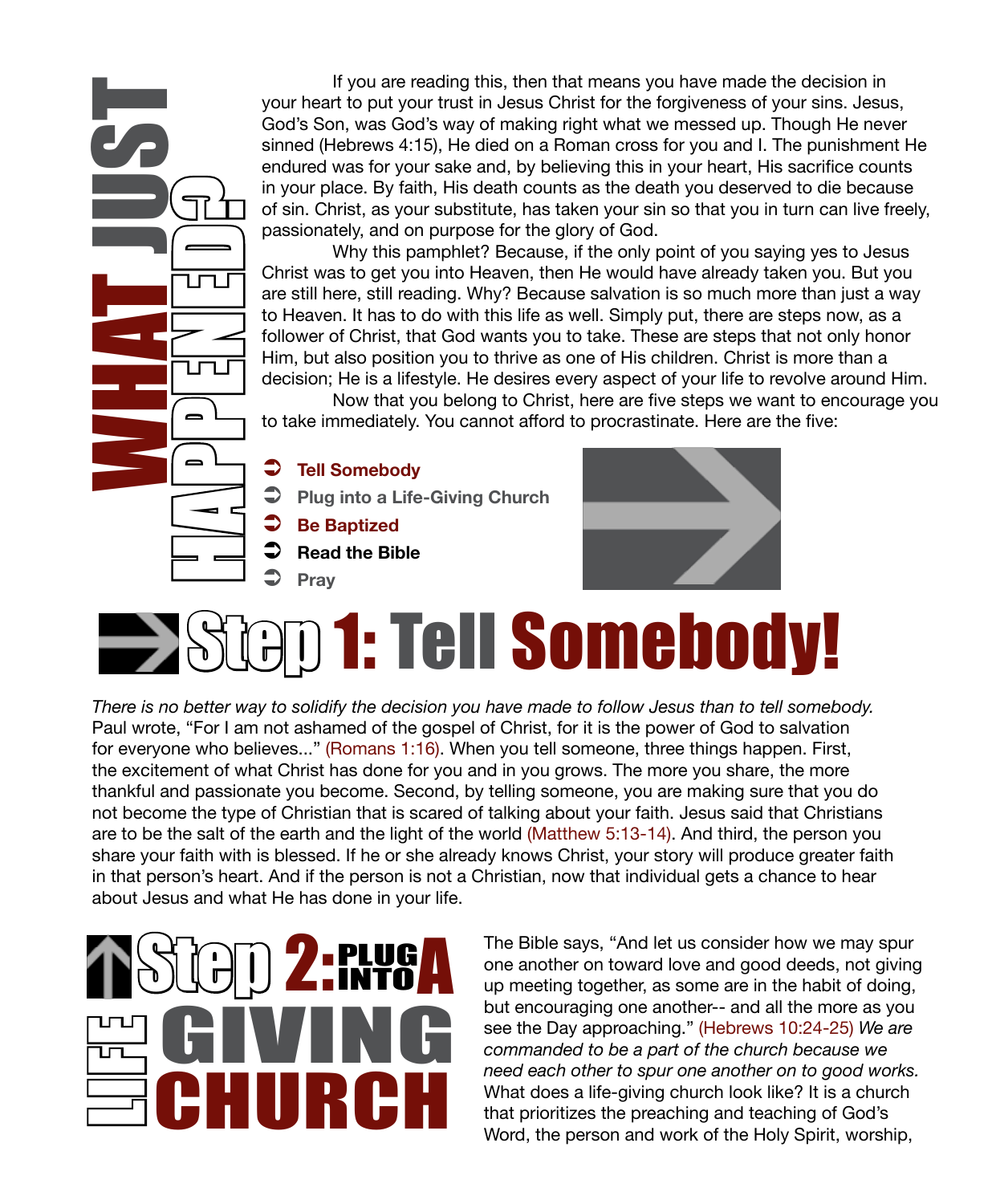loving others, witnessing, and building relationships. There are several life-giving churches in this area, including ours. We would love for you to join our church and walk out your faith with us. That being said, our main concern is that, even if it is not here with us, that you do find a life-giving church and get involved. We need each other. You cannot do this alone. God designed us to need not only Him, but each other. Loving God and loving people are the two greatest commandments (Matthew 22:36-40).

## **Step 3: Be BAPTIZED**



The Bible tells us that not long after Jesus was raised from the dead, Peter, while preaching to a large group of people, said, "Repent and be baptized, every one of you, in the name of Jesus Christ for the forgiveness of your sins. And you will receive the gift of the Holy Spirit." (Acts 2:38) The Bible is clear that, when a person puts their faith in Jesus Christ, that individual is to be baptized (see Acts 8:12 for another example). Baptism follows salvation. It is important for three reasons. First and foremost, it is something Jesus commanded. Therefore, it is an act of obedience. You do it to honor God. Second, it is a symbol of salvation. When you accepted Christ, you became a new creation. When a person is baptized, they are immersed under water. This is a picture of burial. The old you without Christ is being buried. After one is immersed, they are then raised back up out of the water. This is a picture of rebirth. The water is broken just like in physical birth. This is a picture of the new you with Christ being raised to new life!

## $\rightarrow$  Step 4: READ the BIBLE

Paul wrote to Timothy, "All Scripture is God-breathed and is useful for teaching, rebuking, correcting and training in righteousness, so that the servant of God may be thoroughly equipped for every good work." (2 Timothy 3:16-17) The Bible is one of God's greatest gifts to His children. Here is a list of things God will do in your heart when you read His word: show you who He is, convict you of sin, encourage you, challenge you, comfort you, give you practical wisdom for different situations you face, tell you something to share with someone else, show you what to pray for, strengthen you, and fill you with His supernatural life and energy. This, no doubt, is the short list. When you read God's word, you are inviting Him to open your eyes, lead you, touch your heart, and change your life. The Psalmist wrote, "Your word is a lamp to my feet and a light to my path." (Psalms 119:105) God reveals Himself through His Word. You must pick it up. Psalms, Proverbs, and the New Testament are great places to start.